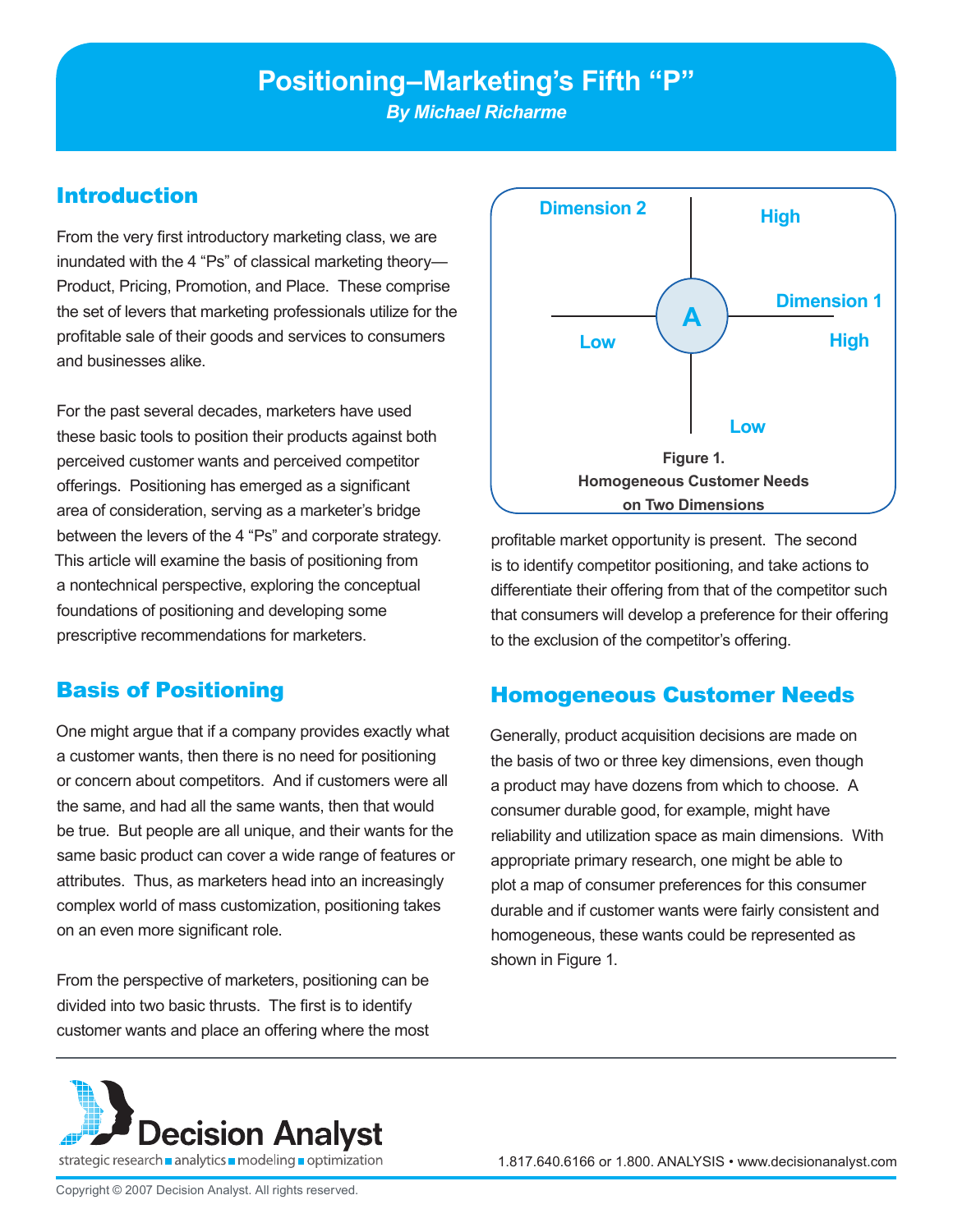An astute marketer would likely position a product (A) in the middle of the customer needs plot, aiming to maximize satisfaction of the customer base.

### Nonhomogeneous Customer **Needs**



However, customer wants are rarely consistent and homogeneous, leading to a very uneven distribution of customer needs, and possibly even segments which orient on different dimensions entirely. An example of this would be seen in Figure 2.

In this second example, a marketer has several choices, and might consider product A high along Dimension 1, Product B high along Dimension 2, and possibly Product C in the lower left quadrant as well. The marketer asks these main questions at this point: are the segments different enough to warrant different products (or even versions of the same product), and are they large enough to profitably support different products? Or should the marketer just stick with the original Product A in the center of the plot and disregard the customers who are out on the three fringes of the center? In a marketing world which is heading more and more rapidly toward mass customization, this latter option is rarely selected, and differentiated products are introduced to meet the needs of the different segments.

At this point, the task of the marketer is generally complicated by the introduction of a competitor's Product X. This product might, for example, be located low on Dimension 1, close to the location for the marketer's Product C. This causes the marketer to examine the different elements of the marketing mix (the 4 "Ps" again) and develop plans to differentiate the two products. Conceptually, the marketer wants to position Product A between the competitor's product and the largest mass of customers, shielding the customers from the competitor's product by offering one which is closer to the customers' wants. For the moment, in our limited example, the customer is satisfied, the marketer is happy, and the competitor is frustrated.

## Effect of Time

Time marches on, and customers become older, and somewhere in that process their wants change. Instead of the sporty two-seat convertible, a minivan capable of hauling small children appears. The sparse college apartment furniture evolves into a coordinated fashion statement using real wood. The faded jeans and T-shirts become slacks and dress shirts. In our previous example, the segments might start growing or separating as shown in Figure 3. Product offerings A and B are in roughly the same location, but are now serving distinctly different segments. Product C, however, has moved further away from the other two offerings, as that segment has continued to grow toward a preference for low ratings on both Dimension 1 and Dimension 2. However, as Product C is repositioned to address the majority of the segment, competitor Product X has become positioned to more closely address a substantial portion of what was Product C's initial positioning. Another competitor, observing the rapid growth of this segment, introduces another competitor, Product Y, in the lowest corner of the quadrant, sandwiching our marketer between two competitors, one of which had been effectively stymied until the customers' wants shifted and Product C was repositioned to take advantage of that shift, and one of which is completely new to the market.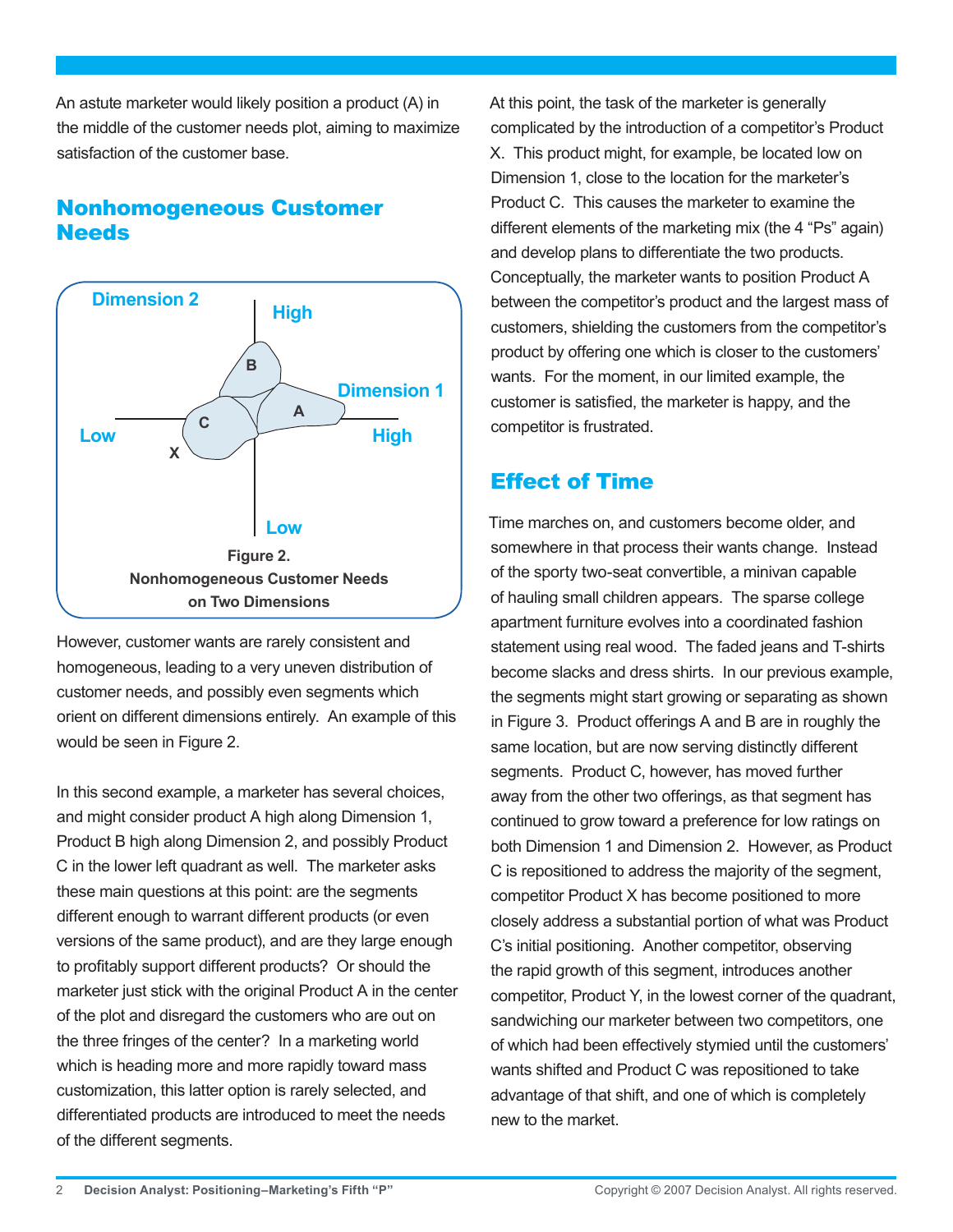

Further complicating the task of our marketer, it appears that the segments that Product A and Product B are positioned to serve are shrinking in size. Product C is in a difficult position and the other two products, though well positioned, may shortly become unprofitable as their customers disappear.

#### Lessons Learned

What is, at a conceptual level, a very simple exercise of positioning, can rapidly become a complicated and rapidly changing minefield for marketers who lose focus on the positioning of their products relative to their customers' wants. Several key points emerge from this series of elementary examples:

1. *The world changes every day*. What was a good segmentation scheme (the basic dimensions discussed above) five years ago might not be a good one today. In fact, any segmentation scheme that is five or more years old should be viewed with suspicion, until it is either reconfirmed or replaced. This is the basic framework for your positioning strategies, which in turn filter down to the marketing elements, and also work upwards in concert with the corporate business strategies. If the positioning framework is not accurate, our marketer will shortly find out the hard way. Keeping

up with changes in customer wants requires constant tracking against the segmentation scheme.

- 2. *Nature abhors a vacuum*. When you reposition a product, it may open the door for a competitor's product which was effectively blocked, but which now may be a player through no direct action of its own. Any repositioning should be done with care, not only in the context of maximizing satisfaction of the customer segment, but in the context of existing and potential competitors. The introduction of Product Y in the example illustrates what happens when a segment grows in a direction that the existing product offerings (Products C and X) are not fully meeting—somebody rushes in to fill the customer need vacuum.
- 3.*The world is not two dimensional*. When major changes occur in customer segments, always check to see if there is some other dimension coming into play. For our simple example, it might be that what we thought was a shrinking segment served by Product A is a movement from our product category to another. For example, Product A could be CD players, and the new product category could be MP3 players like the Apple iPod. Simply because a segment is changing doesn't mean that it is going away—the customers may be transitioning into something else not well represented in the segmentation scheme. Most markets have a few dimensions that can be discerned by looking at the positioning of the largest competitors in those markets.
- 4. *Have multiple paths available*. Many times, marketers develop strategies and multiyear plans based on the most likely set of assumptions about the future. But the world has a quirky sense of humor and sometimes produces events or changes that had been considered lower probability in nature. It is useful to have already thought out different scenarios of the future, and to have developed alternative plans for each of these different scenarios. For the first year or two, the differences between scenarios won't be particularly great, but significant divergence can be seen thereafter. This also